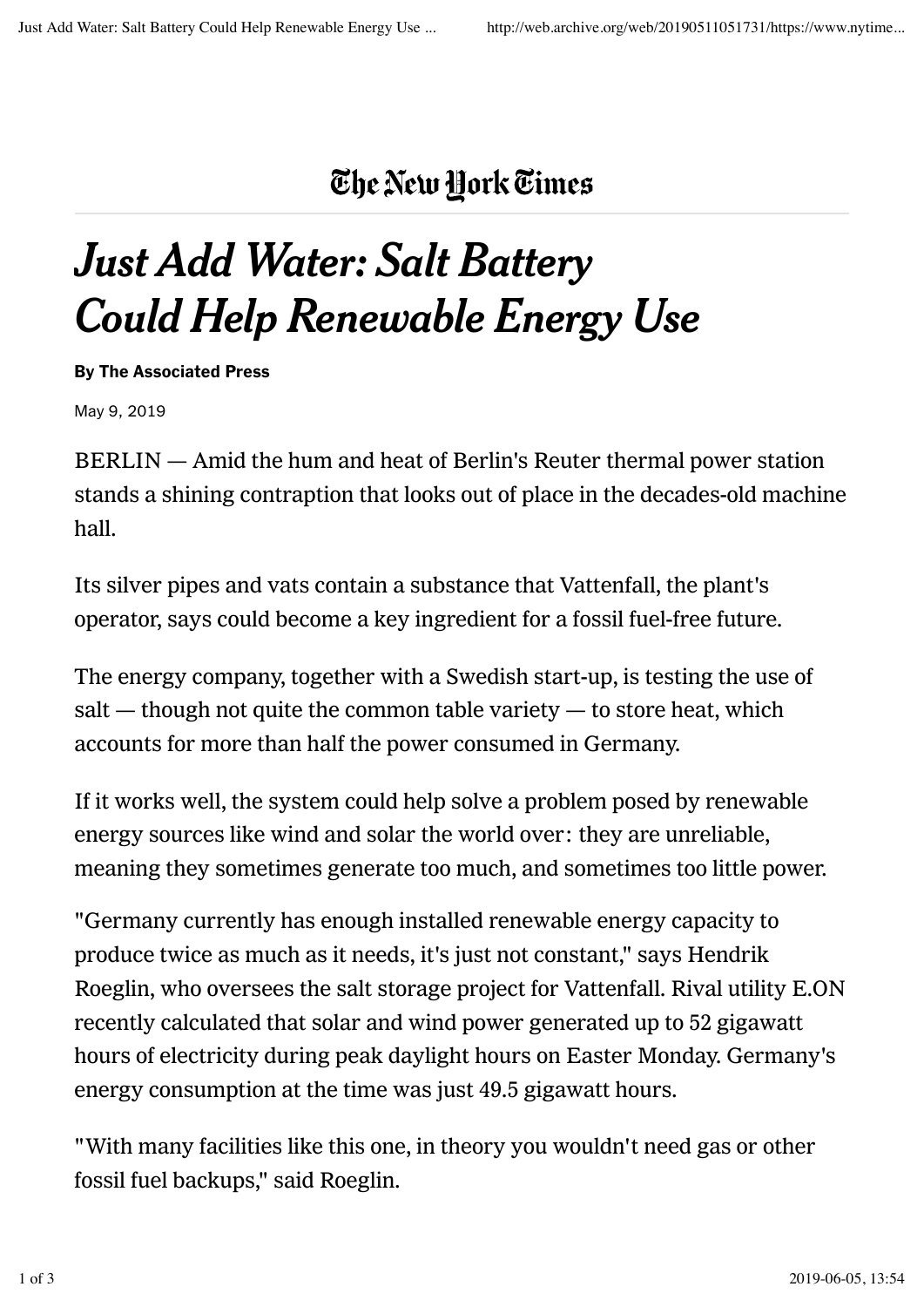Phasing out nuclear, coal and gas is an ambitious undertaking for a heavily industrialized country such as Germany. The government has set a deadline to shutter all the country's nuclear plants by 2022 and stop burning coal for electricity by 2038; gas will be a stop-gap technology until a way is found to rely wholly on renewable technology sometime around the middle of the century.

The plan, known as the Energiewende, or energy transition, is being closely watched by other countries trying to figure out how to curb greenhouse gas emissions and meet the Paris climate accord that aims to keep global warming well below 2 degrees Celsius (3.6 Fahrenheit).

Experts agree that a range of technological solutions will be necessary to replace fossil fuels, some already existing and some still at the experimental phase. California-based automaker Tesla has already shown in Australia that it can provide large lithium-ion battery systems to stabilize electricity grids.

At the Reuter power plant in Berlin, which supplies 600,000 households in the capital with heat, the solution now includes calcium oxide, also known as quicklime. Vattenfall and Swedish start-up SaltX have been taking advantage of a simple chemical reaction that occurs when quicklime becomes wet: the salt-like grains soak up the water, becoming calcium hydroxide and releasing large amounts of heat in the process. By removing the water again  $-$  a process not dissimilar to baking — the substance turns back into calcium oxide.

The process essentially mirrors how batteries work, except that instead of electricity, the system stores heat. SaltX says it has also patented a way of covering the quicklime with tiny particles — known as a nano-coating — to prevent it from lumping together after several heating and cooling cycles.

Roeglin says the process can absorb ten times more energy than water, which is currently used for power-to-heat facilities. And unlike tanks of hot water, which slowly cool down over time, the system can retain the chemicallytrapped energy for far longer. Need heat? Just add water.